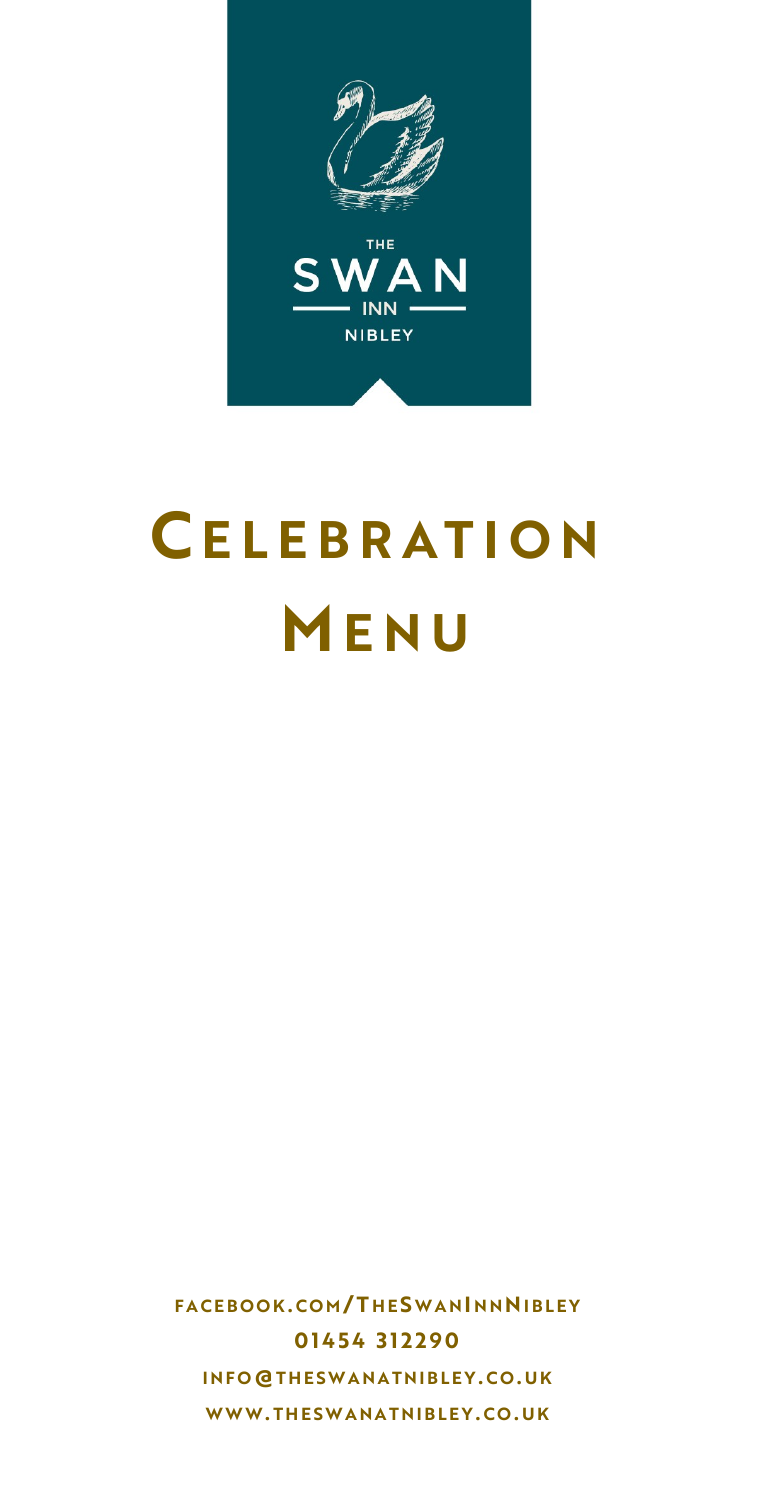# **WE L C O M E T O "T H E S WA N A T NI B L E Y"**

Welcome to The Swan at Nibley, where we strive to deliver excellent food and great service in pleasant surroundings all year round. Whether you're relaxing in front of the log burner in the winter, or dining al fresco in the summer, we've got you covered.

Our family have been in the hospitality business for many decades and this family-run ethos is reflected in everything we do, resulting in a fabulous local reputation.

The team of chefs, lead by Head Chef Andrew Austin, enjoy developing our seasonal menus but their creative flair is really demonstrated on our ever-changing specials board, so please make sure you check this out before ordering.

Thank you for choosing The Swan at Nibley, we hope you have a wonderful experience.

## **FAIR TIP POLICY**

We apply a discretionary 10% service charge which is fully shared amongst all kitchen and serving staff, including those that have looked after you today. If, for whatever reason, you would like this service charge removed, please just ask a member of the team.

### **DI E T A R Y I N F O**

**V** Vegetarian **| VO** Vegetarian OPTIONAL **| VE** Vegan **| VEO** Vegan OPTIONAL **NGI** No gluten-containing ingredients **| NGO** No gluten-containing ingredients OPTIONAL

Full allergen information is available upon request and on our website. We take steps to minimise the risk of cross contamination, however we do not have specific allergen-free zones in our kitchens and it is **NOT** possible for us to guarantee separation of all allergens.